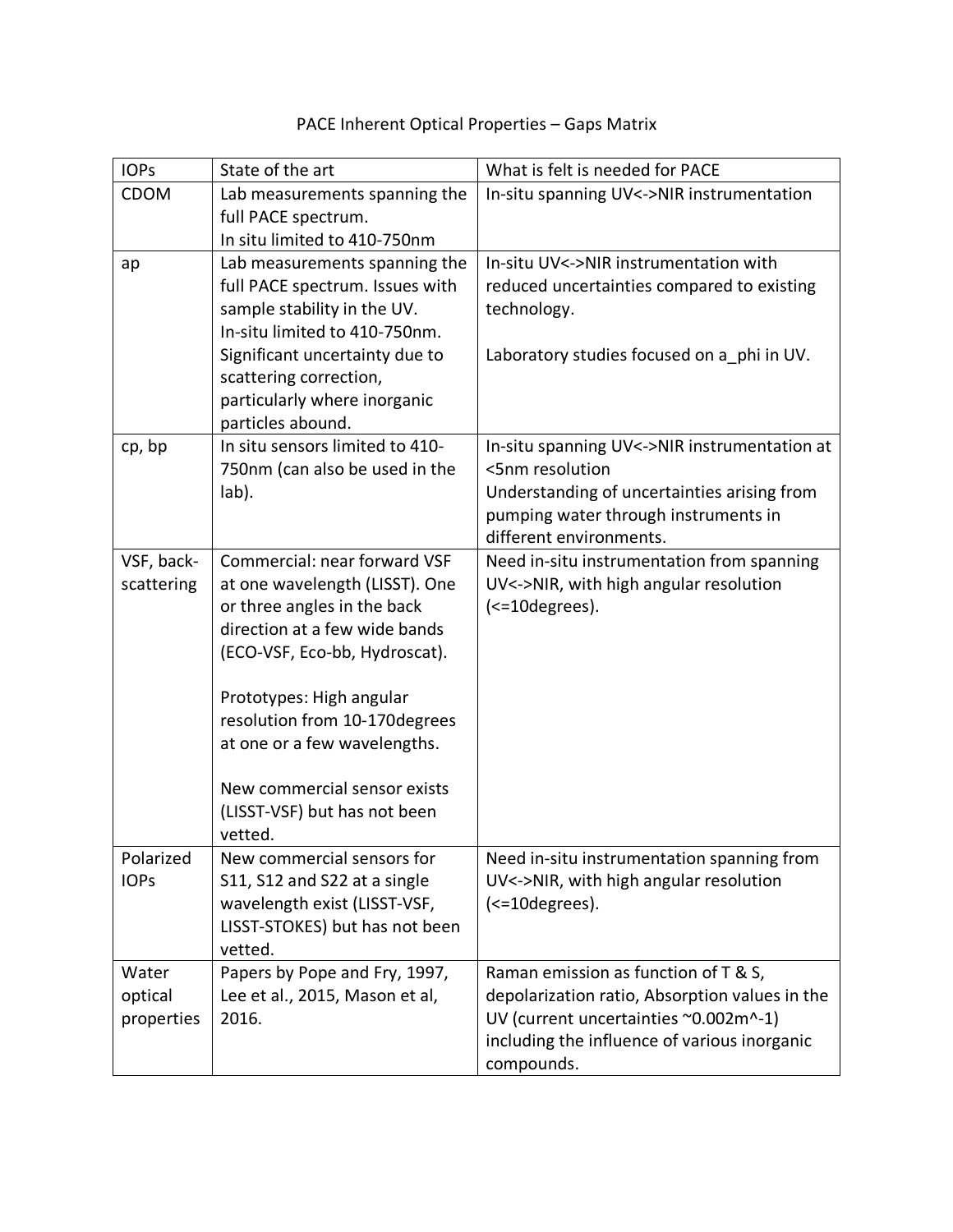| Scalar     | PAR only                                                                                                                                                    | Hyper-spectral (UV-VIS-NIR) scalar                                  |
|------------|-------------------------------------------------------------------------------------------------------------------------------------------------------------|---------------------------------------------------------------------|
| irradiance |                                                                                                                                                             | radiometer.                                                         |
|            |                                                                                                                                                             |                                                                     |
| $Lu(0-)$   | Most often extrapolated from<br>sub-surface measurement<br>resulting in large uncertainties<br>in red and NIR that are too large<br>for validation studies. | Improved methods/measurement platform<br>for Lu(0-) in red and NIR. |

## Other gaps:

| Radiative<br>transfer codes                                    | Hydrolight - unpolarized,<br>ocean only.<br>Fully spectral and vector RT of<br>ocean+atmosphere exist with<br>Zhai, Chowdhary, Kattawar,<br>Chami.                                                                                       | Commercial or open-source polarized<br>ocean only RT code to increase<br>understanding of the effects of<br>polarization on scalar radiance fields,<br>facilitate closure studies and inversion<br>developments. |
|----------------------------------------------------------------|------------------------------------------------------------------------------------------------------------------------------------------------------------------------------------------------------------------------------------------|------------------------------------------------------------------------------------------------------------------------------------------------------------------------------------------------------------------|
| Codes for single<br>particle models                            | Available codes for: Mie,<br>coated spheres, spheroids and<br>coated spheroids, simplified<br>models of aggregates based on<br>the above.<br>Some groups have data for<br>more complicated shapes but<br>codes are not widely available. | More realistic models of oceanic particles<br>to improve our understanding on how<br>their microphysical properties affect the<br>IOPs we measure.                                                               |
| Characterization<br>of particle<br>microphysical<br>properties | <b>Measurements for bulk</b><br>properties (PSD, organic<br>fraction, pigments).<br>Early phase of single-particle<br>imaging (size, scattering,<br>fluorescence). Flow-cytometry.                                                       | High throughput single particle property<br>analysis to better understand how IOPs<br>relate to suspended particles covering<br>particles from sub-micron to mm.                                                 |
| Measurement<br>protocols                                       | SeaWiFS era Protocols.<br>Some (e.g. absorption) have<br>been updated. Some are in<br>review.                                                                                                                                            | A full suite of community agreed<br>protocols for ALL relevant in-situ<br>measurements.                                                                                                                          |